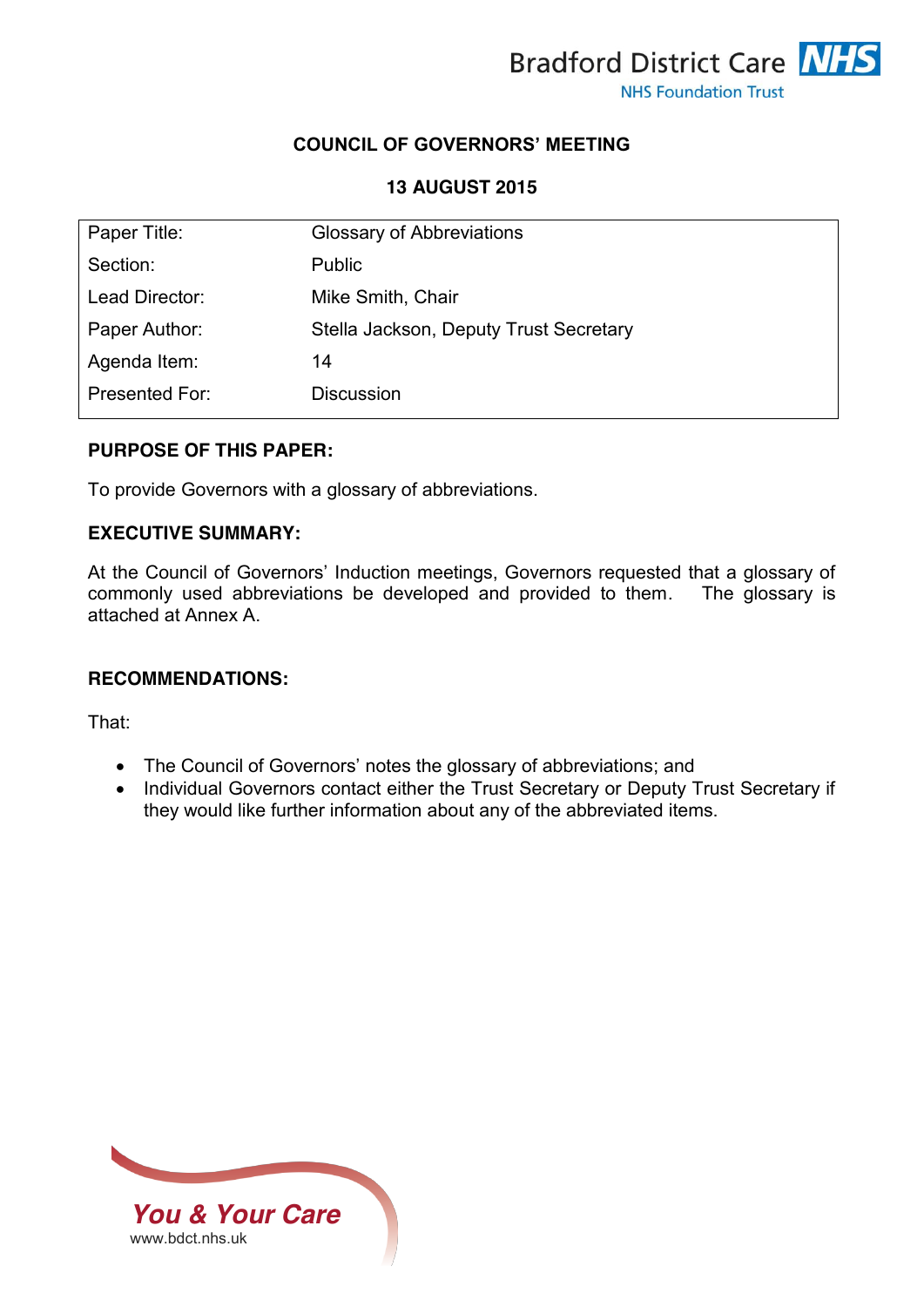# **ANNEX A: GLOSSARY OF ABBREVIATIONS**

| A&E            | <b>Accident and Emergency</b>                        |
|----------------|------------------------------------------------------|
| AC             | <b>Audit Commission</b>                              |
| <b>ACP</b>     | <b>Acute Care Pathway</b>                            |
| <b>AHP</b>     | <b>Allied Health Professional</b>                    |
| <b>AMH</b>     | <b>Adult Mental Health</b>                           |
| <b>AOT</b>     | <b>Assertive Outreach Team</b>                       |
| <b>AQP</b>     | <b>Any Qualified Provider</b>                        |
| <b>ATU</b>     | <b>Assessment and Treatment Unit</b>                 |
| <b>AWC</b>     | Airedale, Wharfedale and Craven                      |
| <b>BAF</b>     | <b>Board Assurance Framework</b>                     |
| <b>BDCT/FT</b> | <b>Bradford District Care Foundation Trust</b>       |
| <b>BMA</b>     | <b>British Medical Association</b>                   |
| <b>BMDC</b>    | <b>Bradford Metropolitan District Council</b>        |
| <b>BME</b>     | <b>Black and Minority Ethnic</b>                     |
| <b>BMJ</b>     | <b>British Medical Journal</b>                       |
| <b>BRI</b>     | <b>Bradford Royal Infirmary</b>                      |
| <b>BTHFT</b>   | <b>Bradford Teaching Hospitals Foundation Trust</b>  |
| <b>CAMHS</b>   | <b>Child and Adolescent Mental Health Services</b>   |
| <b>CCG</b>     | <b>Clinical Commissioning Group</b>                  |
| <b>CCP</b>     | <b>Cluster Care Packages</b>                         |
| CEO            | <b>Chief Executive Officer</b>                       |
| <b>CIP</b>     | Cost Improvement Programme                           |
| <b>CMHS</b>    | <b>Community Mental Health Services</b>              |
| <b>CMHT</b>    | <b>Community Mental Health Team</b>                  |
| CoG            | <b>Council of Governors</b>                          |
| <b>COPD</b>    | <b>Chronic Obstructive Pulmonary Disease</b>         |
| <b>CPA</b>     | Care Programme Approach                              |
| CPD            | <b>Continuing Professional Development</b>           |
| <b>CPPP</b>    | Care Pathways Packages and Payments                  |
| CQC            | <b>Care Quality Commission</b>                       |
| <b>CQUIN</b>   | Commissioning for Quality and Innovation             |
| <b>CRES</b>    | <b>Cash Releasing Efficiency Savings</b>             |
| <b>CRR</b>     | <b>Corporate Risk Register</b>                       |
| <b>CSR</b>     | <b>Comprehensive Spending Review</b>                 |
| D&V            | Diarrhoea and Vomiting                               |
| <b>DAU</b>     | Dementia Assessment Unit                             |
| <b>DH</b>      | Department of Health                                 |
| <b>DNA</b>     | Did Not Attend                                       |
| <b>DOLS</b>    | Deprivation of Liberty                               |
| <b>DPA</b>     | <b>Data Protection Act</b>                           |
| <b>EBITDA</b>  | Earnings before Interest, Taxation, Depreciation and |
|                | Amortisation                                         |
| ED             | <b>Executive Director</b>                            |
|                |                                                      |
| EH&WB          | <b>Employee Health and Wellbeing</b>                 |

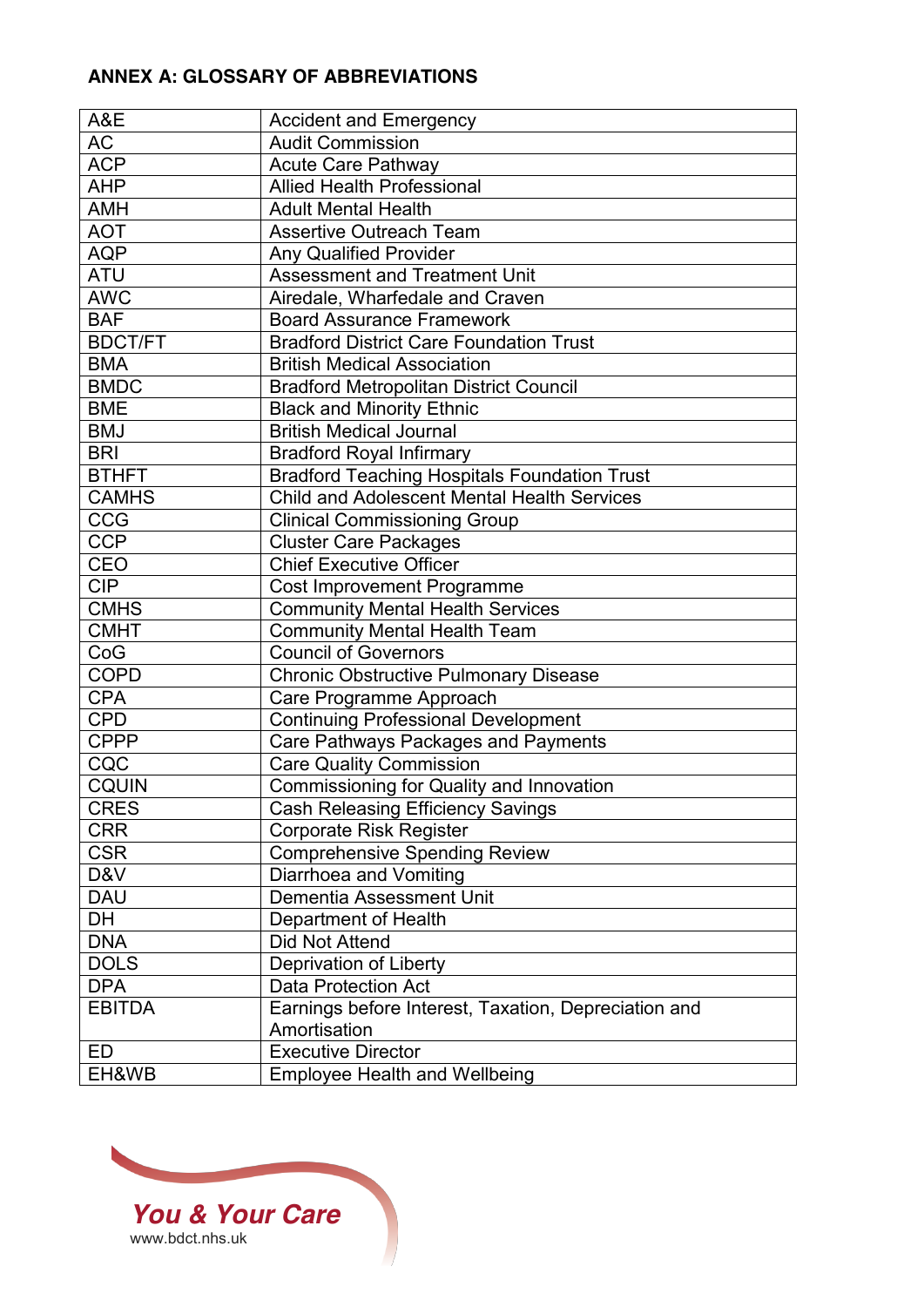| <b>EIP</b>    | Early Intervention in Psychosis                   |
|---------------|---------------------------------------------------|
| <b>EMT</b>    | <b>Executive Management Team</b>                  |
| <b>ESR</b>    | <b>Electronic Staff Record</b>                    |
| <b>FBIC</b>   | Finance, Business and Investment Committee        |
| <b>FNP</b>    | <b>Family Nurse Partnership</b>                   |
| <b>FOI</b>    | Freedom of Information                            |
| <b>FOT</b>    | <b>Forecast Outturn</b>                           |
| FT            | <b>Foundation Trust</b>                           |
| GP            | <b>General Practitioner</b>                       |
| <b>HEE</b>    | <b>Health Education England</b>                   |
| <b>HR BPs</b> | Human Resources Business Partners                 |
| <b>HSJ</b>    | <b>Health Service Journal</b>                     |
| <b>HWB</b>    | Health and Wellbeing Board                        |
| <b>IAPT</b>   | Improving Access to Psychological Therapies       |
| <b>IBP</b>    | <b>Integrated Business Plan</b>                   |
| IG            | <b>Information Governance</b>                     |
| <b>IHTT</b>   | <b>Intensive Home Treatment Team</b>              |
| IM&T          | Information Management and Technology             |
| <b>ITC</b>    | <b>Intensive Therapy Centre</b>                   |
| <b>JSNA</b>   | Joint Strategic Needs Assessment                  |
| <b>KPI</b>    | Key Performance Indicator                         |
| <b>KSF</b>    | Knowledge and Skills Framework                    |
| LA            | <b>Local Authority</b>                            |
| <b>LD</b>     | <b>Learning Disability</b>                        |
| <b>LETB</b>   | <b>Local Education Training Board</b>             |
| <b>LTFM</b>   | Long Term Financial Model                         |
| <b>MCA</b>    | <b>Mental Capacity Act</b>                        |
| <b>MDT</b>    | <b>Multi-Disciplinary Team</b>                    |
| <b>MHA</b>    | Mental Health Act                                 |
| <b>MHLC</b>   | Mental Health Legislation Committee               |
| <b>MHMDS</b>  | <b>Mental Health Minimum Dataset</b>              |
| <b>MRSA</b>   | Methicillin-Resistant Staphylococcus Aureus       |
| <b>NAO</b>    | <b>National Audit Office</b>                      |
| <b>NCVO</b>   | National Council for Voluntary Organisations      |
| <b>NED</b>    | <b>Non-Executive Director</b>                     |
| <b>NHS</b>    | <b>National Health Service</b>                    |
| <b>NHSE</b>   | <b>NHS England</b>                                |
| <b>NHSLA</b>  | <b>NHS Litigation Authority</b>                   |
| <b>NICE</b>   | National Institute for Health and Care Excellence |
| OD            | <b>Organisational Development</b>                 |
| <b>OSC</b>    | <b>Overview and Scrutiny Committee</b>            |
| <b>OT</b>     | <b>Occupational Therapist</b>                     |
| <b>PACS</b>   | <b>Patient Advice and Complaints Service</b>      |
| <b>PbR</b>    | <b>Payment by Results</b>                         |
| <b>PCMHT</b>  | Primary Care Mental Health Team                   |
| <b>PDP</b>    | Personal Development Plan                         |